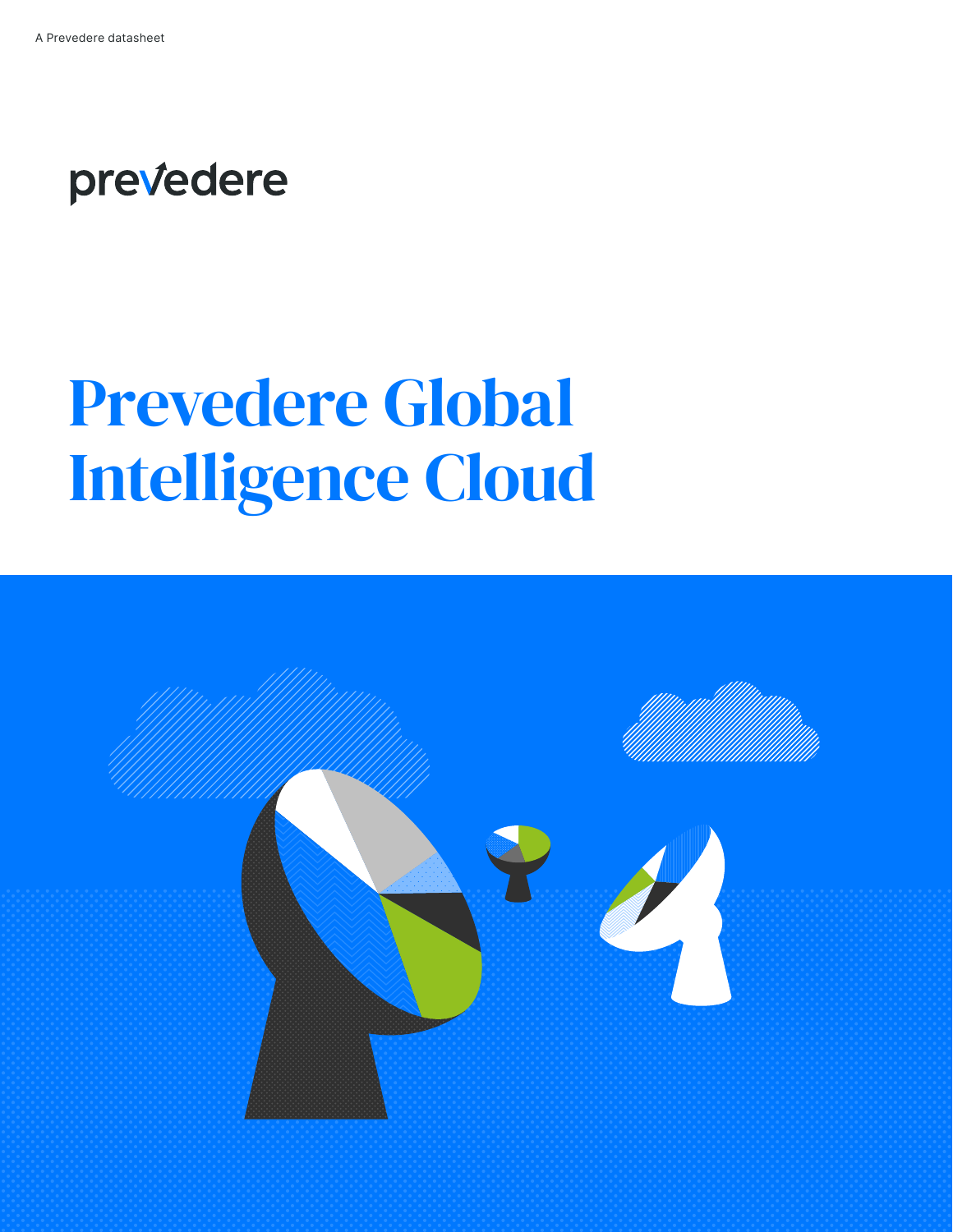## Prevedere Global Intelligence Cloud

### Millions of external data signals and indicators

The Prevedere Global Intelligence Cloud is an extensive repository containing thousands of external data sources. This global data includes macroeconomic, industry, trade, supply chain, behavioral, government and other indicators that form the basis for Advanced Predictive Planning.

Prevedere collates, cleanses, indexes, and maintains these data sources, many of which will be correlated to be leading and lagging indicators of customers' business.



prevedere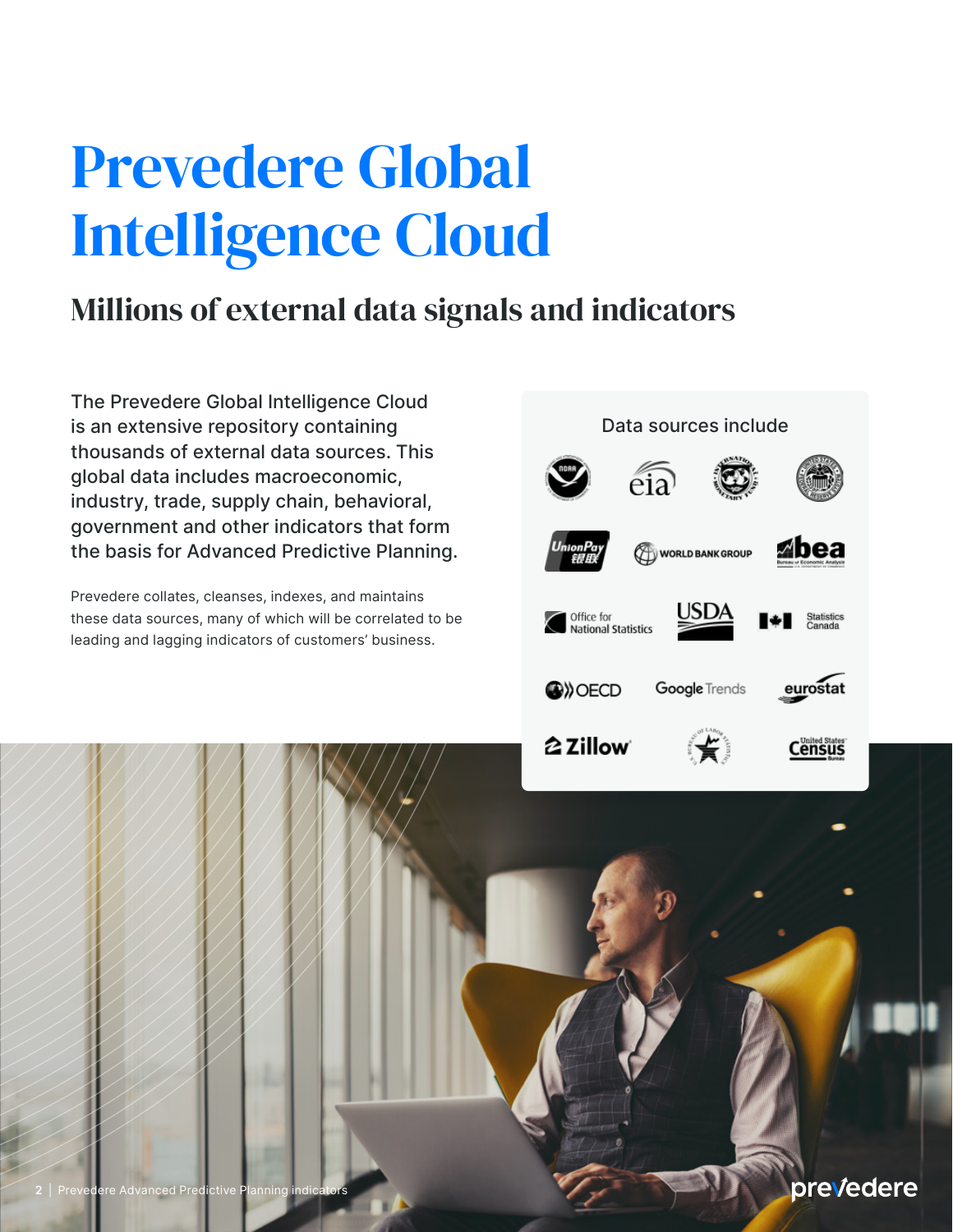### Go-to source for real world data

#### Say goodbye to hours-long Internet searches, questionable sources and incomplete data.

With the Prevedere Global Intelligence Cloud, companies get a comprehensive set of external leading indicators that are:

| <b>Analysis-ready</b> | Clean, current and well-formatted        |
|-----------------------|------------------------------------------|
| <b>Context-rich</b>   | Tagged with industry, geography and more |
| <b>Proven</b>         | Validated in 1,000s of predictive models |
| <b>Al-powered</b>     | Made more relevant with machine learning |
| <b>Exclusive</b>      | From unique or hard-to-access sources    |

Companies that leverage the predictive value of external indicators have a market value two to three times higher than those that do not. The Prevedere Global Intelligence Cloud makes it easier than ever to find and use data from outside an organization's own four walls.



#### prevedere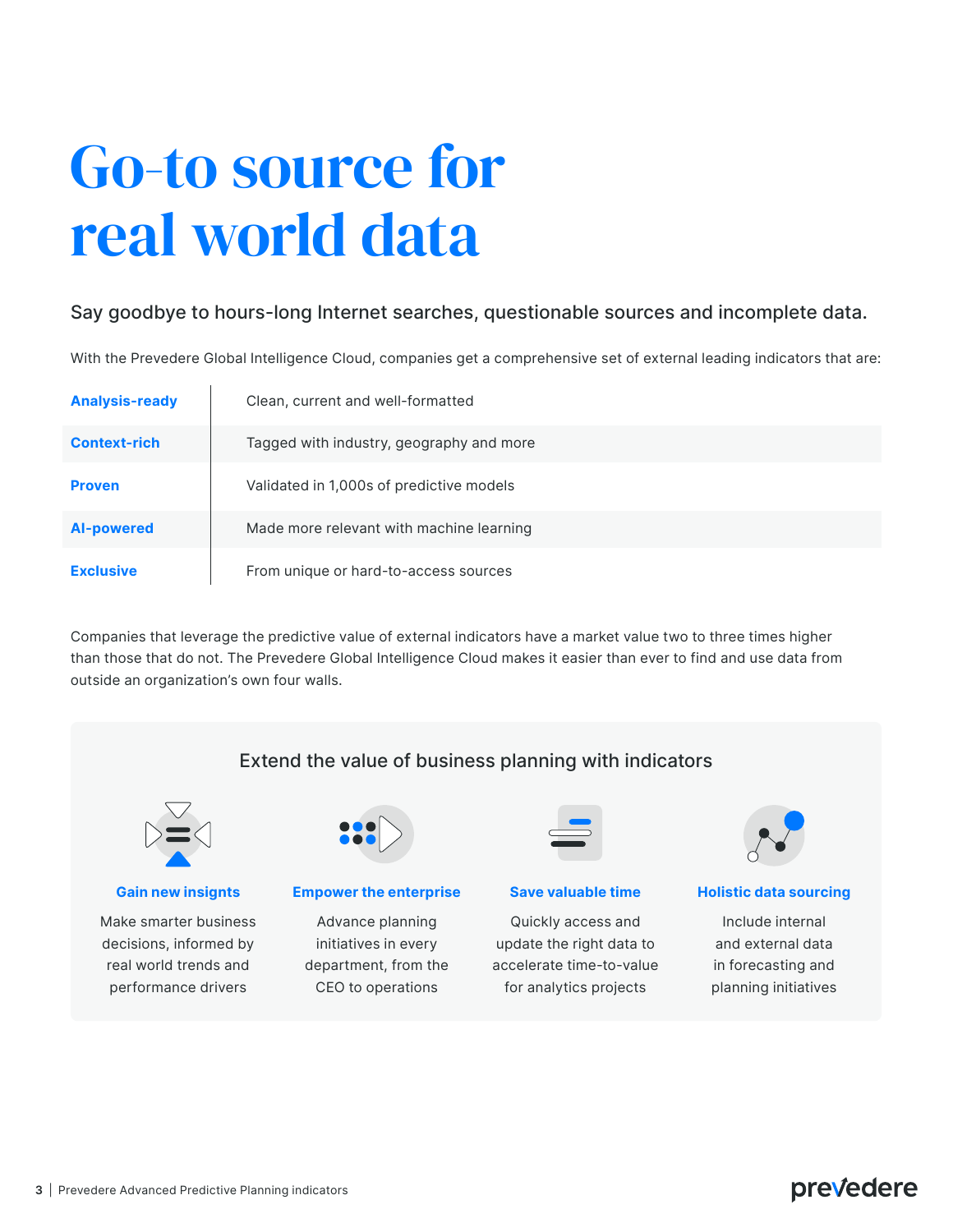## Indicator categories



Indicators from Prevedere's Global Intelligence Cloud become the ingredients for econometric prediction models, and how organizations incorporate external uncertainty into strategy and planning.

#### prevedere